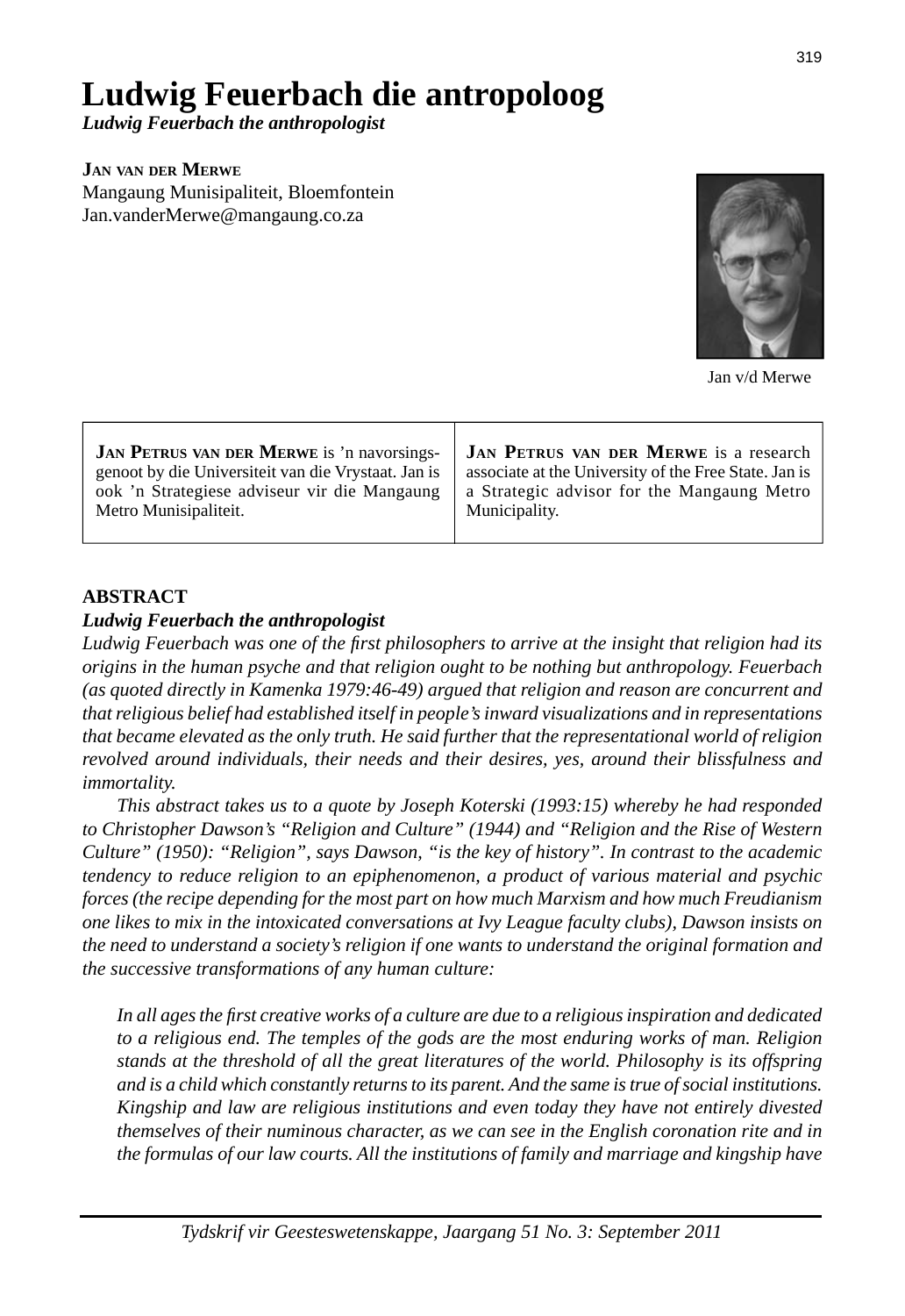*a religious background and have been maintained and are still maintained by formidable social sanctions.*

*Feuerbach makes a distinction between religion and theology. According to him, the former is not without value, but the latter should be resisted and regarded with contempt since it was fabricated and misused by a particular society. Religion, says Feuerbach, can still be excused in a certain sense, since it comes into being involuntarily and unconsciously. He adds that religion, in fact, is merely an illusion and a fantasy, since it comprises a person's relationship with his own being (Engels 1886:4). Theology, in contrast, is a myth, which derives its origins from anthropology.*

 *In The Essence of Christianity (1841), Ludwig Feuerbach described God thus: "God as a morally perfect being is nothing else than the realized idea, the fulfi lled law of morality, the moral nature of man posited as the absolute being". In other words, God is a projection of the human moral idea. He is our idea of what the perfectly moral person would be like, freed from all the limitations that apply to individual human beings: "God is the self-consciousness of man freed from all discordant elements".*

 *All genuine individuals and societies are limited, so they can never completely exemplify the*  ideals and hopes we have of them. (In a way, this reflects Plato's theory that individual things are *pale, imperfect copies of an eternal "form" or idea.) But we still have hopes and aspirations for something perfect. Feuerbach argued that God was a projection of those ideals. To believe in him, was to believe in a moral order freed from all conflicts and limitations. He is a way of describing the highest aspirations of our own self-consciousness.*

 *In the nineteenth century, such thoughts were regarded as threatening and unacceptable to many, thus Feuerbach effectively ended his academic career at the age of 26, when he first challenged the belief in personal immortality and a conviction in a transcendent God.*

 *Feuerbach argued that the natural world, known by way of the senses, is the sum total of reality. Hence "God" is seen as part of that world only by being a projection of an aspect of humanity. In this sense, religion becomes a feature of humanity that should be studied by anthropologists – a phenomenon like any other. This did not imply that religion had not played an important part in human self-awareness, since it was by way of religion that a sense of the world as a whole and humanity's part in it had been developed. However, Feuerbach argued that it had already performed that task. The phenomenon should now be recognized as a projection of ideals, that should give way to a humanism which would allow those ideals to be developed in this world, rather than projected out into another realm. He accepted the need for human spirituality, and saw the benefi ts of celebrating human and natural qualities, but argued against these being associated with supernatural beliefs.*

 *In other words, for Feuerbach, people created gods to express the spiritual signifi cance of life, just as the artist creates a work of art in order to express his or her awareness of beauty. But for Feuerbach, it was better to celebrate life directly, as was encountered in his world.*

 *In his philosophical refl ections, Feuerbach (Bakker et al. 1972:63) points out that religion comprises the underlying foundation of every phase of mankind's cultural history. He therefore alleges that each change in the history of culture is brought about by prior changes in the domain of religion.* 

 *This article focuses primarily on Ludwig Feuerbach's philosophy of religion. Religion, according to him, is not something external to an individual that has been poured into him from above, and stands apart from the totality of his person. As information that has its origins and continuation in the godly initiative, religion is fulfi lled in the psychical functions. Religion forms part of the totality of the human experience and is irrevocably tied to an individual's life history.*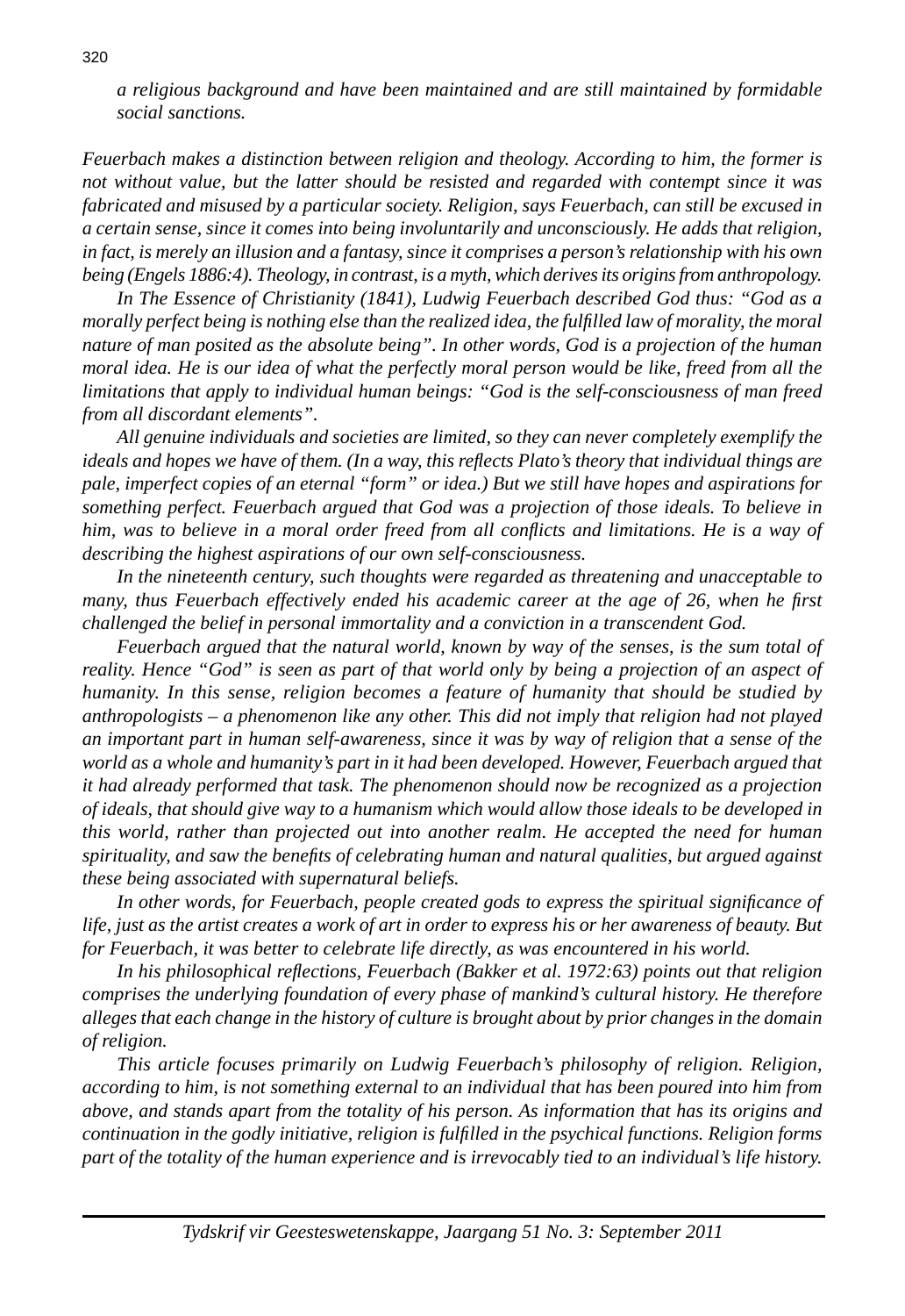*Religion is not isolated data. In religion the initiative of God has moved by means of people, and everything that people undergo comprises an aspect of experience, psychology and culture.*

- **KEY CONCEPTS:** Theology; anthropology; philosophy; Christianity; belief; religion; Hegel; Kant; Descartes; Schleiermacher; God; secularization; secular society
- **TREFWOORDE:** Teologie; antropologie; filosofie; Christenskap; godsdiens / geloof; religie; Hegel; Kant; Descartes; Schleiermacher; God; sekularisasie; sekulêre samelewing

## **OPSOMMING**

Ludwig Feuerbach het in die negentiende eeu die mensdom se perspektiewe oor die godsdiens, en veral oor Christenskap, behoorlik op sy kop gekeer. Hy het die standpunt gehandhaaf dat die mens as gevolg van innerlike behoeftes en verwagtings vir homself 'n god skep en dat God nie die mens geskape het soos dit in die Bybel staan nie. Feuerbach word vanweë sy filosofie as die vader van sekularisme beskou. Met sekularisme word bedoel dat die wêreld totalitêr afgerond word tot 'n oorsigtelike en geslote geheel, waarin daar geen sprake meer van probleme is wat nie vanuit die wêreld (die mens) self opgelos kan word nie. Professor Lawrence Schlemmer het op 5 Desember 2010 op die voorblad van *Rapport* verklaar dat Afrikaanse mense in die laaste tyd baie meer sekulêr geword het. Hy het voorts gesê dat: "… diegene wat nog wel glo, hul geloof vanuit 'n postmoderne perspektief bedryf, waar persoonlike behoeftes en 'n verbruikerskultuur die essensie van hul geloofsbasis vorm". Hierdie artikel fokus op die filosofiese denke van Feuerbach, terwyl daar ook aangetoon word in welke mate Feuerbach se denke vandag nog inslag in die moderne sekulêre samelewing vind.

# **1. INLEIDING**

Die essensie van Ludwig Feuerbach<sup>1</sup> se filosofie is:

 In die Skrif het die mens die jongste berig oor homself, sy gedagtes en sy gewaarwordinge. Teologie is antropologie.**<sup>2</sup>** Die leer oor God kom neer op 'n leer oor die mens. Daarom is die vraagstuk van die dag nie meer oor die bestaan of niebestaan van God nie, maar oor die bestaan of niebestaan van die mens; nie die vraag op welke wyse ons deel het aan die liggaam van Christus deur die brood en die wyn nie, maar of ons genoeg brood het vir ons eie liggame; die vraag is nie of ons aan God laat toekom wat God se deel is en aan Caesar wat Caesar se deel is nie, maar of ons aan die mens laat toekom wat aan die mens behoort. Ek ontken God. Dit beteken vir my, dat ek die ontkenning van die mens ontken. Daarom moet ons mekaar liefhê met ons hele hart, met ons hele wese en met al ons kragte. Dit is die eerste en die enigste gebod met geen tweede wat hieraan gelykstaan nie (want wat bly van my hart vir die mense oor as ek God ook met my hele hart moet liefhê) (Feuerbach 1960:28) [Vertaal deur Ilene du Toit].

<sup>1</sup> Ludwig Feuerbach is in 1804 in Beiere gebore. As jong man wou hy graag 'n teoloog word. Hy het gestudeer onder bekende teoloë soos Karl Daub en Friedrich Hegel. Hy het later die teologie verwerp en 'n filosoof geword. As filosoof was hy veral krities teenoor Hegel se siening van die goddelike. Sy bekendste werk is: "Das wesen des Christentums".

<sup>2</sup> 'n Antropoloog is iemand wat leer van die mens en sy kultuur. Thomas Barfield (2005:17) omskryf Antropologie as: "… generally applied to ethnographic works that are holistic in spirit, oriented to the ways in which culture affects individual experience, or aim to provide a rounded view of the knowledge, customs, and institutions of people".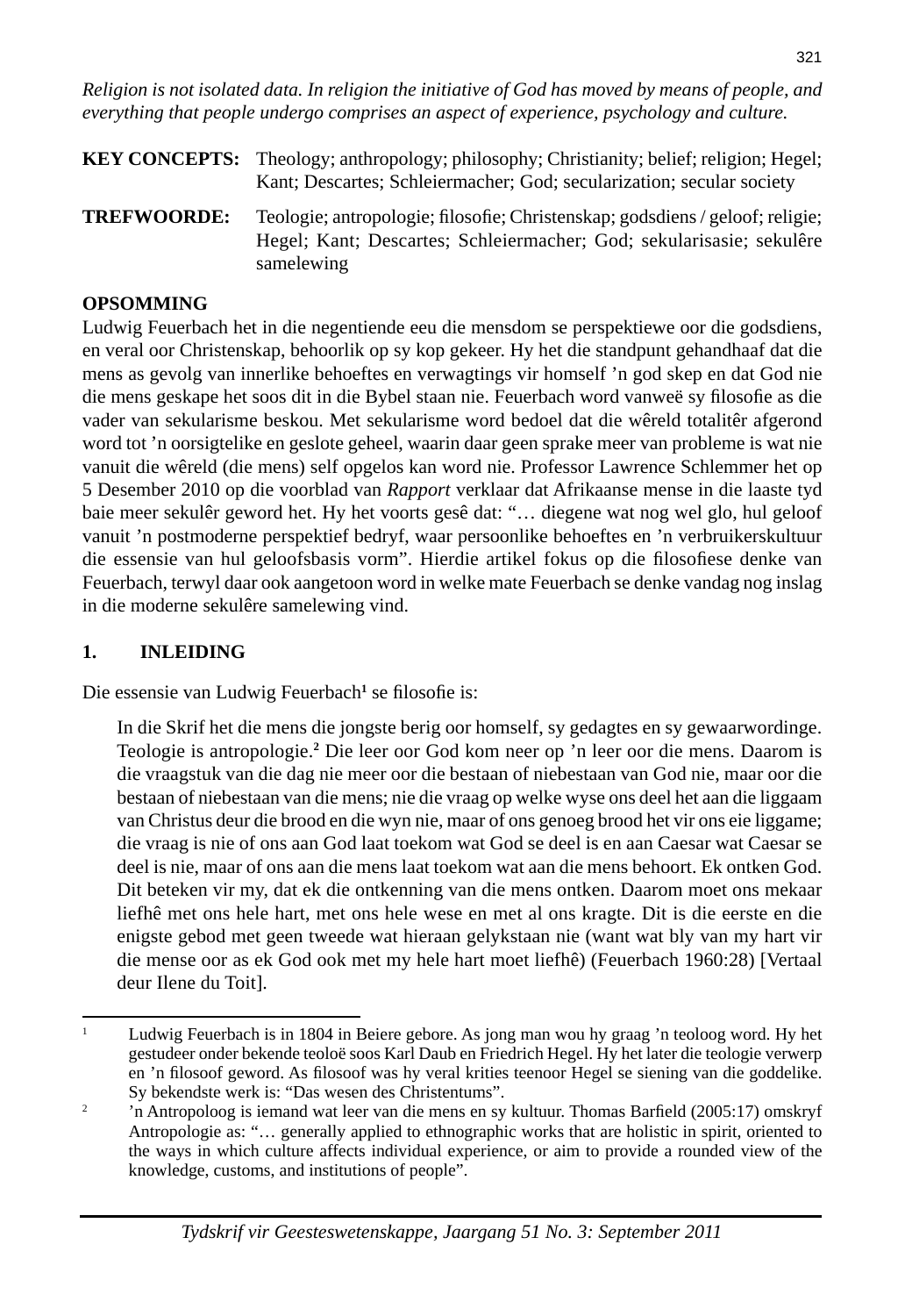Volgens Feuerbach projekteer die mens, uit sy persoonlike behoeftes en begeertes, vir hom 'n Goddelike wese (Rawidowics 1964:44). Daarom is menslike sintuiglike ervaring die enigste maatstaf vir die bestaan of niebestaan van enigiets, selfs van God. Dit is, volgens Feuerbach (1960:40), onmoontlik om van logiese kategorieë en konsepte tot aktuele, beleefbare prosesse en dinge te beweeg. Dit is wel moontlik om van reële, aktuele, beleefbare prosesse en dinge tot logiese konsepte te vorder.

Vir Feuerbach is teologie en spekulatiewe filosofie een en dieselfde (Rawidowicz 1964:103). Om die wese van die Christelike godsdiens te kan bepaal, sê Feuerbach, moet dit verlos word van die teologie en die idealistiese spekulasie waarmee dit belas is (Gerrish 1997:362). Laasgenoemde is 'n brouspul van denke en geloof, terwyl denke en geloof nie binne die suiwer wetenskaplike metode, waarvoor Feuerbach hom beywer het, kan saamgaan nie. Daarom is die spekulatiewe filosofie ook onderworpe aan die geneties-kritiese metode, juis om die godsdiens te reduseer tot 'n algemeen-religieuse fenomeen waarvan die wese bepaal kan word (Xhaufflaire 1972:48).

Die toepassing van Feuerbach se filosofiese denke het verreikende gevolge vir die Christendom gehad. Voor Feuerbach het die mensdom gedink dit is net iemand wat geestelik versteurd is wat nie aan die bestaan van God glo nie. Daarom dat die Psalm-digter verklaar: "Die dwaas sê in sy hart daar is geen God nie" (Psalm 14:1). Na Feuerbach sou die wêreld toenemend vrae oor die bestaan van God begin vra.

## **2. DIE ONTWIKKELING VAN WETENSKAP EN DENKE VOOR DIE FEUER-BACH-ERA**

In 1543 publiseer Copernicus sy skeppende werk oor die omwentelinge van die hemelliggame. Daarvolgens sou die aarde nie die middelpunt van die kosmos wees, soos tot op daardie stadium met oortuiging geglo is nie, maar slegs 'n klein stofdeeltjie wat om 'n son wentel (Thompson 2007:116). Aan die begin van die sewentiende eeu het die publikasie van die resultate van Galilei se werk op so 'n wyse plaasgevind dat dit vir die gewone mens en nie net vir wetenskaplikes toeganklik was nie. Die werk, wat 'n voortsetting en uitbreiding van Copernicus se suiwer kwantitatiewe, wiskundige en meganiese metode was, het in die breë omgang 'n beslissende invloed op die geestesklimaat begin uitoefen. In plek van die geosentriese wêreldbeeld, het die heliosentriese wêreldbeeld nou ontstaan (Thompson 2007:118-119).

Gevolglik is dit in die filosofie ('n benaming wat destyds nog alle wetenskappe, asook die natuurwetenskappe, ingesluit het) dat die klem na die nuwe tyd in die eerste instansie plaasgevind het. Te danke aan Galilei, is die fisika van die filosofie losgemaak en het dit tot 'n selfstandige wetenskap ontwikkel, wat later eksklusief die kennis van waarheid vir sigself begin opeis het (Luijpen 1967:70 en Spier 1959:124).

 Aanvanklik was die reaksie een van verset teen hierdie revolusionêre idees van die natuurwetenskap. Veral vir die kerk en sy teoloë was die Copernicaanse standpunt onaanvaarbaar en ook ideologies gevaarlik. Tussen die kerk en die wêreld het 'n kloof ontstaan wat haas onoorbrugbaar gelyk het. Die ontwikkeling van die natuurwetenskap en die gepaardgaande wêreldbeeld wat tot stand gekom het, toon sy invloed die eerste keer baie duidelik in die denke van die Franse filosoof, Réne Descartes (1596 – 1650), wat algemeen as die vader van die moderne filosofie beskou word.

 Wat is die verandering wat in die denke van Descartes plaasgevind het? Die feit dat alle objekte van kennis binne die raamwerk van die kennende subjek betrek word. Waar die uitstaande kenmerk van die antieke en Middeleeuse denke die objektivisme en tradisionalisme was, het die swaartepunt by die moderne denke vanaf die gekende objek na die kennende subjek verskuif. Die objek bestaan nie onafhanklik van die menslike kennis-proses nie (Esterhuyse 1964:175 en Loock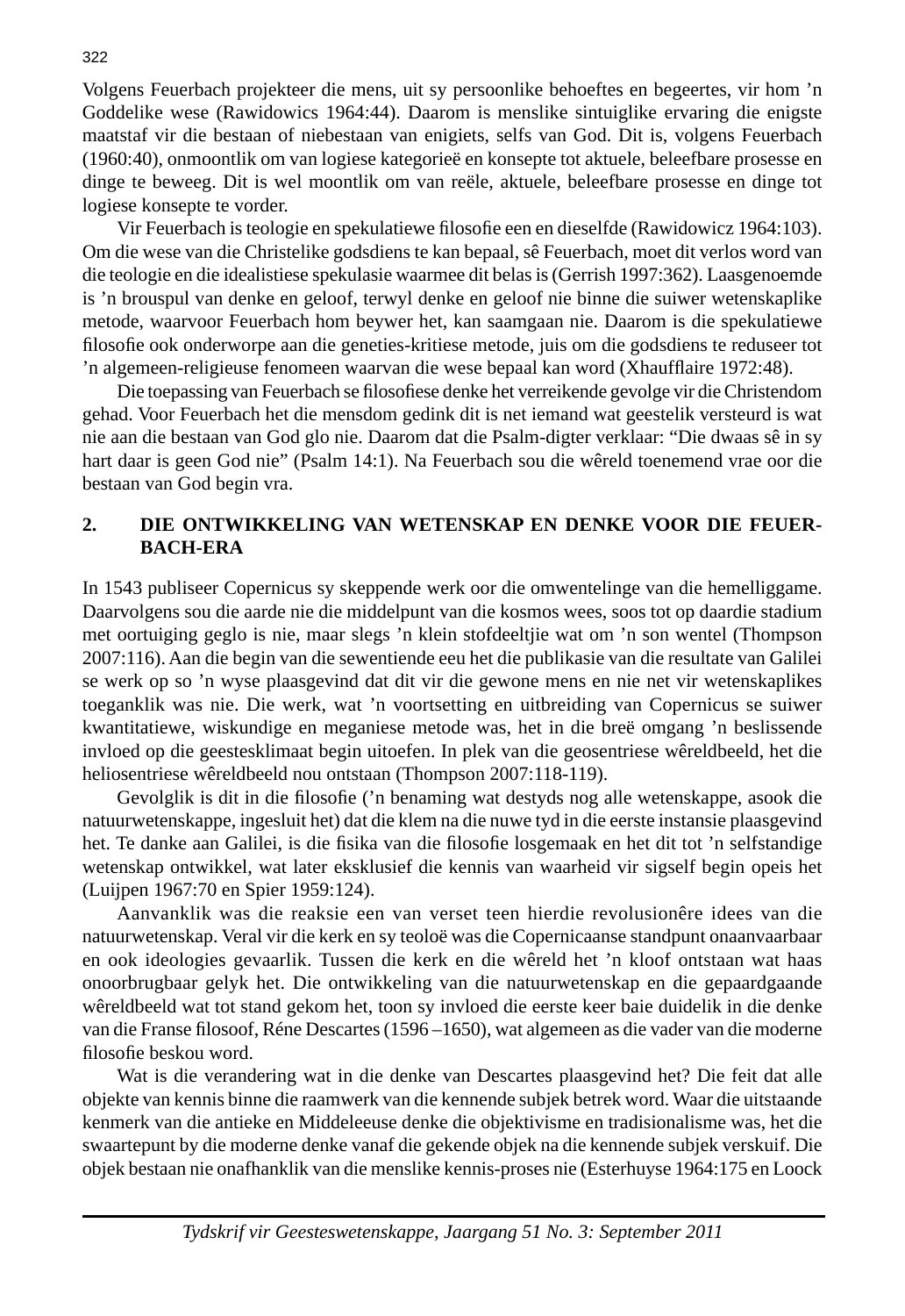1934:91). Vandaar die metodologiese twyfel as uitgangspunt van Descartes se filosofie, naamlik dat "… hy aan alles kan en moet twyfel, behalwe aan die feit dat hy twyfel. Juis daarom kan hy nie niks wees nie. Om te twyfel, beteken om te dink en denke veronderstel 'n denker" (soos aangehaal deur Kirsten 1968:23). *Cogito, ergo sum* (ek dink, dit wil sê ek is) (Esterhuyse 1964:180). Die "cogito", die bewustelike denke, word nou die sekerheid en fondament van alle dinge. Tog is daar 'n uitsondering op hierdie reël, naamlik God. Aan die bestaan van God kan ek net so min twyfel soos aan my eie bestaan, verklaar Descartes (1927:127). Teen hierdie agtergrond is God vir Descartes eintlik die eerste en fundamentele sekerheid (Esterhuyse 1964:186).

 Descartes slaag nie daarin om sy ontdekking van die menslike subjektiwiteit tot 'n absoluut outonome selfbepalende vryheid vir die mens deur te voer nie. 'n Konsekwente gevolg van sy metode is dat daar eers later die sogenaamde Aufklärung (Verligting) bewerkstellig is. In die denke van Immanuel Kant (1724 – 1804) is daar 'n konsentrasie van alles wat in die agtiende eeu in die geestesontwikkeling van die mens afgespeel het. "Daar is nouliks 'n enkele stroming in die wysbegeerte van die agtiende eeue wat aan Kant voorafgegaan het, wat nie in hom saamgevloei en as't ware sy hoogtepunt gevind het nie" (Heyns 1967:93). Die metode wat deur Descartes gevestig is, sou later deur Kant tot 'n hoogtepunt gevoer word (Masterson 1973:25).

 Die enigste ware kennis wat volgens Kant onomstootlik teen alle kritiek vasgestaan het, is die natuurwetenskaplike kennis. Die enigste wêreld wat deur die sintuiglike Aufklärung (Verligting) geken is, was die verskynings- of fenomenele wêreld (Luijpen 1967:63 en Störig 1970:167). Beteken dit dat daar in die Kantiaanse konstellasie geen plek vir God is nie? Nee, Kant erken wel God. Trouens, hy sê self dat dit belangrik is om aan God en onsterflikheid te glo, maar net om praktiese redes. Om die teoretiese rede en vir die bestaan van 'n volledige kennis van die werklikheid is God oorbodig (Kant 1900:63 en Störig 1970:168).

 God is met ander woorde vir Kant niks meer as 'n postulaat van die redelike bewussyn nie, 'n onkenbare Randfiguur op die periferie van die menslike bestaan (Richmond 1966:41). Daarmee dien God eintlik net as punktuering van die gewete. Soos hierdie konsep van Kant waar in die agtiende eeu was, is dit waar ten opsigte van Hegel (1770 – 1831) in die negentiende eeu. Wie iets van hierdie eeu te wete wil kom en verstaan, kan nie sy filosofie misken of ignoreer nie (Heyns 1967:61).

 'n Mens kan Feuerbach nie begryp sonder om van Hegel kennis te neem nie (Bakker et al. 1972:28). Nie alleen was Hegel die leermeester by wie Feuerbach aanvanklik met groot geesdrif gestudeer en gepromoveer het nie, maar sy hele loopbaan lank as filosoof sou Feuerbach hom met Hegel bemoei, eers as verdediger (byvoorbeeld sy geskrif van 1835, "Kritik des 'Antihegel'" (Kritiek teen anti-Hegel), en sedert die verskyning van sy "Zur Kritik der Hegelschen Philosophie" (Kritiek op Hegel se filosofie) in 1839, as lewenslange felle bestryder daarvan – al Feuerbach se geskrifte is met kritiek op die idealisme van Hegel en sy denke deurspek.

Hegel se filosofie kom kortliks op die volgende neer: As erfgenaam van 'n denkwyse wat danksy Kant sy inset gekry het, voer Hegel die proses verder en gaan uit van die voorveronderstelling dat wanneer 'n voorwerp op 'n logiese wyse as begrip bedink word dit dieselfde is as die werklike bestaan van daardie voorwerp. Suiwer logiese denke, sonder enige voorveronderstelling, sonder enige beroep op ervaring, kan die ganse werklikheid verklaar, ook die empiriese werklikheid van die konkrete. Slegs dit wat rasioneel is, bestaan en omgekeerd – slegs dit wat werklik is, is rasioneel (Stanesby 1988:19).

 Die begrip "Algemeinheit" (universaliteit) is 'n essensiële bousteen in die Hegeliaanse konstruksie. Die rede is dat die universele, wat priori- en onsintuiglik is, die voorwaarde is vir alle ervaring, dit waarsonder dit onmoontlik sou wees vir die wêreld om te bestaan (Vernon 2007:24).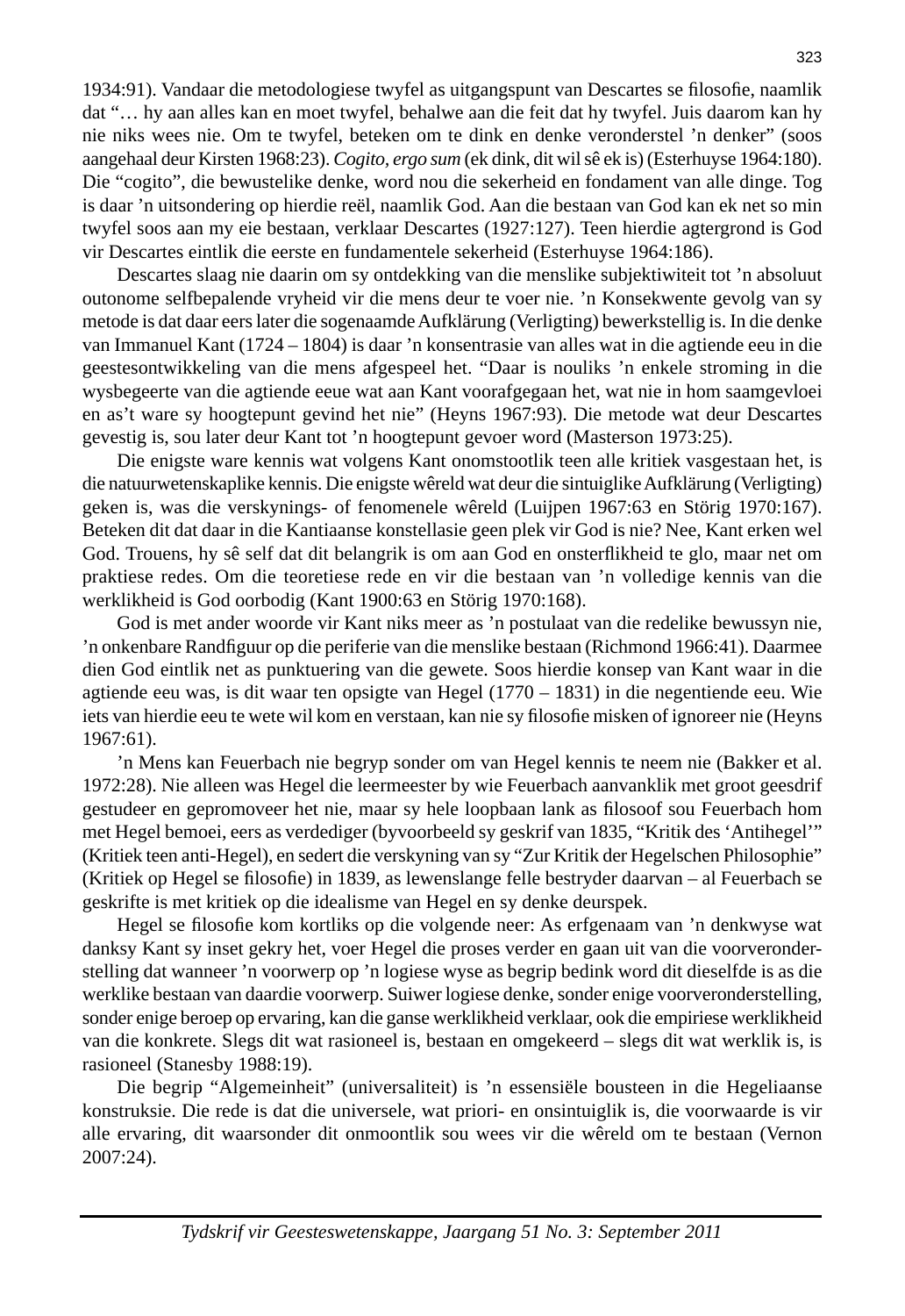Volgens Hegel is die intieme eenheid tussen die eindige en oneindige, tussen mens en God, die ideale. Feuerbach stel dit onomwonde dat die God van die Judaïsme juis die beste voorbeeld is van waar die eenheid op presies die teenoorgestelde wyse funksioneer: God word beskou as 'n unieke, almagtige Heer, van wie se verhewe majesteit die hele geskape werklikheid afhanklik is. Die verhouding word hier gedegenereer tot dié van 'n waardelose slaaf en 'n absolute meester. Om in verhouding te tree met so 'n bowe-wêreldse, transendente God is om jouself van jou eie wese te vervreem (Schacht 1971:41). In die Christendom is hierdie vervreemding deur die vleeswording van God en die Seun, asook die inwoning van die Heilige Gees, deur die kerk opgehef.

 Hegel het sy eie tyd, naamlik die agtiende eeu, en sy eie denke as die kulminasiepunt van die dialektiese ontwikkelingsgang van die geskiedenis beskou. In sy sisteem is die suiwere sintese van die absolute idee, waar geen ontkenning en vervreemding meer bestaan nie, bereik. Dit het danksy die verowering van die Christendom van 'n heidens-georiënteerde wêreld gebeur (Löwith 1958:46).

 Met hierdie stelling is die leser weer terug waar hierdie artikel begin het, naamlik dat toe Feuerbach op die toneel verskyn het, die ontwikkelingsgeskiedenis van die menslike gees reeds 'n bepaalde klimaks bereik het. 'n Soort volheid van die tyd het aangebreek. So het Hegel ook gedink. Die enigste verskil was net dat dit nie die vervulling van die einde was nie, maar juis die geboorte van 'n nuwe begin. Daarmee was die weg volledig vir Feuerbach voorberei. Al wat vir hom nodig was, was om die Hegeliaanse konstruksie om te keer (Kamenka 1970:37).

 Met die bespreking van Hegel, wat die aanloop was tot Feuerbach se denke, is die ontwikkelingslyn binne die filosofie reeds beëindig. 'n Artikel oor Feuerbach en "die volheid van die tyd" sou onvolledig wees as daarin nie ook van Friedrich Schleiermacher (1768–1834) kennis geneem word nie. Die rol wat Schleiermacher se teologie in die wegbereiding van Feuerbach se filosofie gespeel het, kan nie ontken word nie.

 Vir Schleiermacher is vroomheid die basis van alles wat 'n kerklike gemeenskap maak. Die wese van vroomheid is dat dit 'n gevoel is waarin ons ons onmiddellik van God afhanklik voel, van ons bestaan met betrekking tot God bewus is. Oor God kan dus geen objektiewe uitsprake gemaak word nie. Wat wel gedoen kan word, is om uitsprake te maak oor subjektiewe ervaringe wat in die bewussyn beleef word. Alle uitsprake wat die mens byvoorbeeld oor God, oor Christus, oor sonde en verlossing, maak, moet geïnterpreteer word as uitdrukking van 'n ervaring van die mens se totale afhanklikheid van God (Schleiermacher 1861:21).

 Maar waar dit vir Schleiermacher daaroor gaan dat hy weens die uniekheid van die mens so 'n gevoel van afhanklikheid het en dit hom tot eer is dat hy van hieruit sy gedagtes na die lieflikheid van God kan ophef, is hierdie afhanklikheid vir Feuerbach iets negatiefs en mensonterends. Die vraag wat Feuerbach vra, wat beantwoord moet word, is: Hoekom sal 'n mens jou afhanklikheidsgevoelens gebruik as wegwyser na iets verhewe buitekant en anderkant die natuur? Hoekom kan die verhewe kwaliteite wat valslik "God" genoem word, nie die mens se eie kwaliteite wees nie? Hoekom moet dit noodwendig geprojekteer word op 'n bonatuurlike wese? Daarom ontken hy God. Nie sommer na willekeur nie, maar juis omdat hy erns met die wese van God gemaak het (Thompson 2007:113-114).

 Bogenoemde bevinding het Feuerbach te danke aan sy sogenaamde geneties-kritiese of psigo-genetiese metode, waarna reeds in die inleiding verwys is. Sonder twyfel moet dit hier gekonstateer word dat hierdie metode waarmee Feuerbach soveel verwoestingswerk ten opsigte van die teologie doen, in 'n groot mate deur die Godsbegrip van Schleiermacher geïnspireer is (Vernon 2007:19).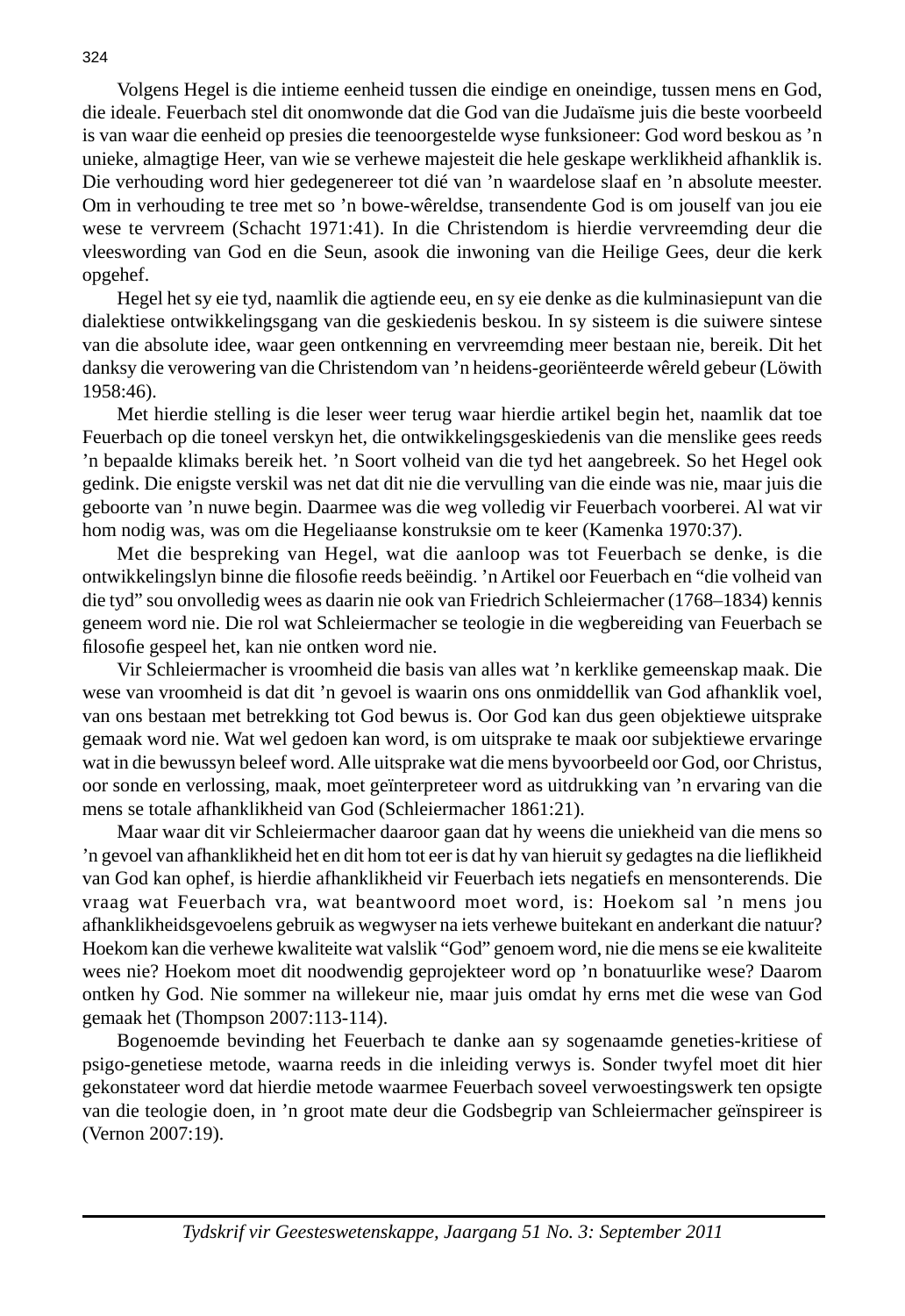#### **3. FEUERBACH SE RELIGIEKRITIEK**

Volgens Feuerbach is die fundamentele werklikheid die materiële, sintuiglik-waarneembare wêreld. Volgens hom het die mens as bewuste en redelike wese sy oorsprong en kern in die natuur.

 Aanvanklik wil dit voorkom asof Feuerbach bloot net oor die absolutisme van Hegel beswaard was. Sy eerste geskrif waarin hy die Hegeliaanse sisteem kritiseer, word in 1839 onder die titel: "Zur kritik der Hegelschen Philosophie" (Kritiek teen Hegel se filosofie) gepubliseer. Hierin beredeneer hy hoofsaaklik die vraag na voorveronderstellings en uitgangspunte binne die filosofie, en vra die vraag of daar inderdaad so iets soos 'n absolute uitgangspunt is (soos die Hegelsisteem voorgegee het). Feuerbach kom tot die gevolgtrekking dat so 'n absolute filosofie in elk geval nie dié van Hegel kan wees nie, en dat Hegel binnekort verkeerd bewys sou word. Hy het hom veral daarvoor beywer om te toon dat Hegel se absolute filosofie as niks meer as 'n tydelike en/of "spezielle" (spesiale) filosofie beskou moet word nie (Harvey 1995:319).

 Na 1843, met die verskyning van die tweede uitgawe van *Das Wesen des Christentums* (Die wese van Christenskap), kon daar by niemand enige twyfel meer bestaan het oor die radikale nuwe standpunt van Feuerbach ten opsigte van Hegel nie. Feuerbach wou filosofie op 'n wetenskaplike basis plaas. Vir hom het dit die skakeling van die natuurwetenskap met die filosofie beteken. 'n Uitvloeisel van Feuerbach se uitgangspunt is dat alleen dit, wat vir die sintuie van die mens waarneembaar is, die waarheid en werklikheid is. Die enigste vorm van waarheid is die werklike bestaan van 'n sintuiglik waarneembare objek (Stanesby 1988:17).

In die toets vir waarheid en wetenskaplikheid kan die Hegeliaanse filosofie by uitstek vanweë die synsopvatting nooit slaag nie. Om te bepaal wat werklikheid, syn is, moet die sintuiglike waarneming as getuie geroep word. 'n Syn wat sigself dialekties teenoor die denke opstel, is vir Feuerbach bloot 'n denkkonstruksie waaraan geen werklikheid gekoppel is nie. In geen opsig is syn 'n algemene, afleibare begrip nie. Vir iets om te bestaan, om te wees, is terselfdertyd die wese daarvan. Syn en wese stem dus ooreen. Die wese van iets kan nie los daarvan, iewers in 'n soort van ideëryk, bestaan nie (Polkinghorne 1998:4).

 Vir Feuerbach moet "natuur" en "menswees" nie los van mekaar gesien word, so asof elkeen selfstandig en op sy eie, 'n vertrekpunt van Feuerbach se leer vorm nie. Hoewel die natuur vir hom die grondslag van alles wat bestaan, insluitend die mens, vorm, is die mens wel van die natuur te onderskei. Desondanks: Mens en natuur, wat ook al die verhouding, vorm die uitgangspunt vir Feuerbach se sensualistiese en naturalistiese filosofie wat hy in reaksie op die Hegeliaanse Idealisme ontwerp het (Polkinghorne 1998:5).

#### **4. ANTROPOLOGIE BY FEUERBACH**

"Wat is die mens dat U aan hom dink, die mensekind dat U hom besoek? U het hom 'n weinig minder gemaak as 'n goddelike wese en hom met eer en heerlikheid gekroon." So het die Psalmdigter van Psalm 8 hom reeds verwonder oor die mens. Wie is die mens? Waar kom hy vandaan? Waar gaan hy heen? Is hy regtig 'n wese wat met eer en heerlikheid bekroon is, ja, skaars minder as 'n God? Of is hy maar Sartre se "Dieu manqué" (ontoereinkende God)?

 is die mens 'n half dooie god met verdorde vlerke en vlekke in die mond wat van torings van wanhoop op na die son probeer vlug? (Bron: "Mens", Breyten Breytenbach in Tirus 1976)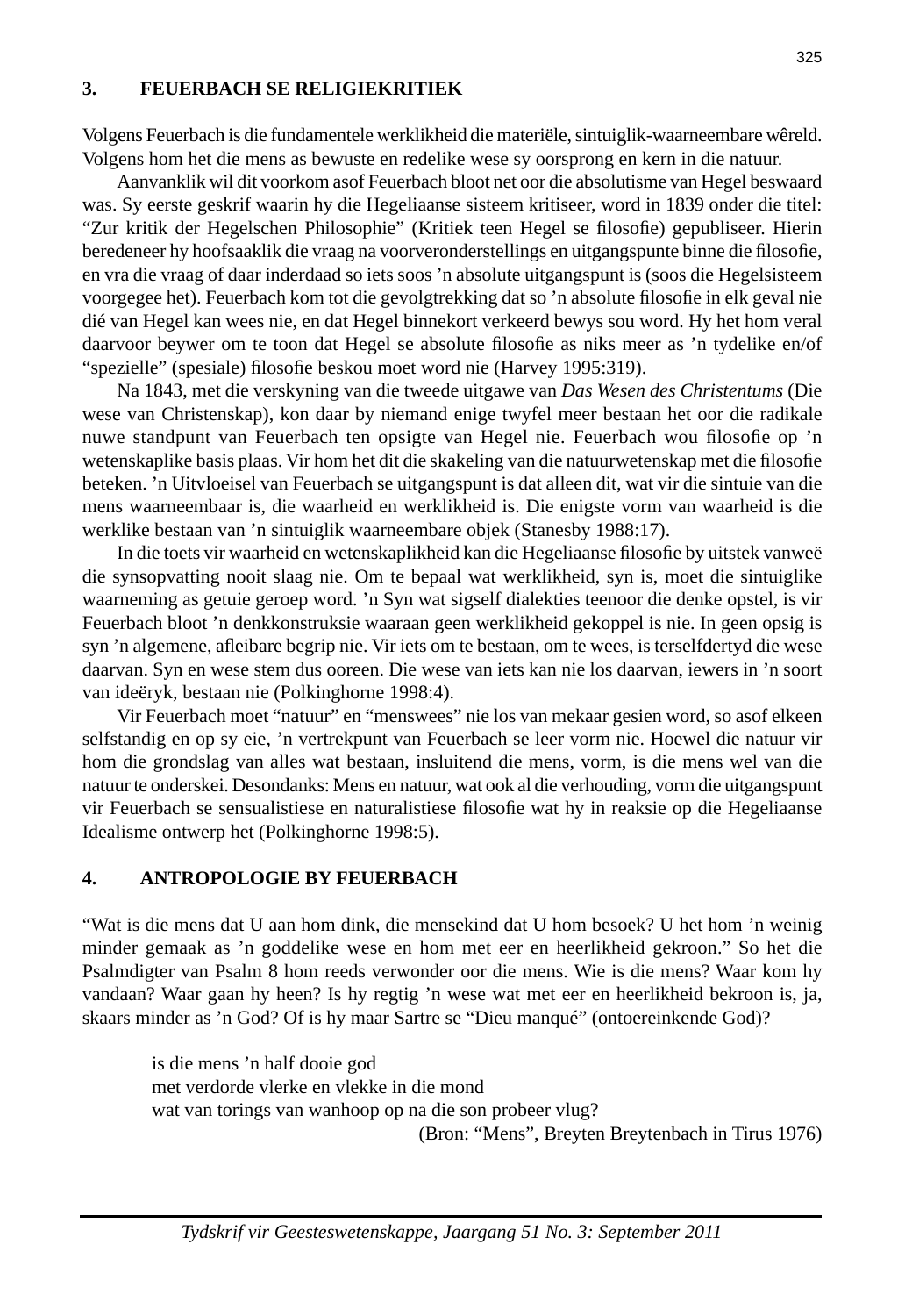Wie is die mens? Dit is 'n vraag wat soos 'n monotone refrein deur die eeue heen herhaal word. Ook Feuerbach het hierdie vraag gevra en daarop 'n antwoord probeer gee.

 Ter inleiding van die problematiek word daar allereers verwys na die kritieke onderskeid tussen mens en dier. Volgens Feuerbach is die antwoord hierop: Die mens het religie, die dier nie. Waarop word hierdie kritieke onderskeid gegrond? Die eenvoudigste en mees algemene antwoord op hierdie vraag is die bewussyn. Bewussyn – waarvan? Van die wese, van die oneindige soort ("Gattung")3 van die mens (First 1996:21). Dit is dan die rede waarom die mens religieus is en die dier nie: Die mens het bewussyn, die dier nie. Bewussyn, as die wese van die mens, is dus die grond van die religie, aldus Feuerbach (Polkinghome 1998:7).

 Feuerbach skets ondubbelsinnig die mens as 'n gemeenskapswese. Die individu kan homself nooit realiseer sonder om egoïsme en subjektivisme in natuur en gemeenskap te oorstyg nie. Slegs deur in 'n objek buite homself te gaan, of deur in verhouding te tree met 'n ander, herken die mens homself en sy potensiaal en begryp hy sy onbeperktheid (Kamenka 1970:64-66). Die volheid van die menslike wese kom eers tot sy reg na sy ontplooiing in gemeenskap met ander. Alleen danksy die ander is ek werklik eers mens. Alleen gemeenskap in liefde maak die waarheid van die mens uit. Feuerbach (in Bockmühl 1961:36) beweer dat 'n gemeenskap die doel en die bestemming van menslike bestaan is.

 Feuerbach gebruik voorts die begrip "Abhängigkeitsgefühl" (Afhanklikheidsgevoel), ontleen aan Schleiermacher (1861:41) om die kenmerke van onbevredigdheid en rusteloosheid van die menslike bestaan te beskryf. Hy gebruik telkens die begrip om uitdrukking te gee aan die feit dat die mens 'n behoefte-gerigte wese is (Polkinghorne 1998:24).

 Vanuit sy behoeftes en sy nood, projekteer die mens nou vir hom verkeerdelik 'n God om hom te hulp te kom, volgens Feuerbach. Uit sy vrees vir die dood en die begeerte om homself te behou ("Selbsterhaltungstrieb"), asook die drang na saligheid ("Glückseligkeitstrieb"), skep Feuerbach se mens vir hom eiehandig 'n God (Polkinghorne 1998:25-27).

### **5. DIE CHRISTELIKE FILOSOFIESE VERSUS DIE ANTROPOLOGIE**

Danksy die prominente rol wat die Christendom en die Kerk ten tye van Feuerbach se lewe gespeel het, was sy kritiek destyds in hoofsaak teen die Christelike godsdiens gemik. Dit was immers die geloof (godsdiens) waarmee hy bekend en vertroud was. Sy direkte kritiek teen hulle het daarom nie ongesiens by die Christelike filosowe verbygegaan nie. Sy kritiek is opgevolg deur repliek van verskeie teoloë en filosowe wat ander perspektiewe gehad het, ten opsigte van die mens, sy kultuur en die mens se godsgedagte. Vervolgens word enkele van hierdie teoloë en filosowe se perspektiewe kortliks bespreek.

<sup>3</sup> Interessant is McClellan se bewering dat hierdie begrip deur D.F. Strauss in sy "Das Leben Jesu" van 1835 gepopulariseer is, en dat dit aldus via hom deur Feuerbach opgeneem is, volgens McCellan, D, "The Young Hegelians and Karl Marx" (1969:91-92).Die verdere bewering dat na "Das Wesen des Christentums" Feuerbach nie langer hierdie begrip gebruik het nie, maar dit vervang het met "gemeenskap", is as sodanig onjuis. Genoeg om in hierdie verband slegs te verwys na die geskrif van Feuerbach in 1842 ('n jaar na "Das Wesen des Christentums" se verskyning) met die titel: "Der Gottesbegriff als die Gattungswese der Menscheit" en die derde lesing in "Vorlesung über das Wese der Religion". Wat wel waar is, is dat die mens, as "Gattungs"-wese, ook gemeenskapswese is en dat die twee begrippe in hierdie sin eintlik uitruilbaar is.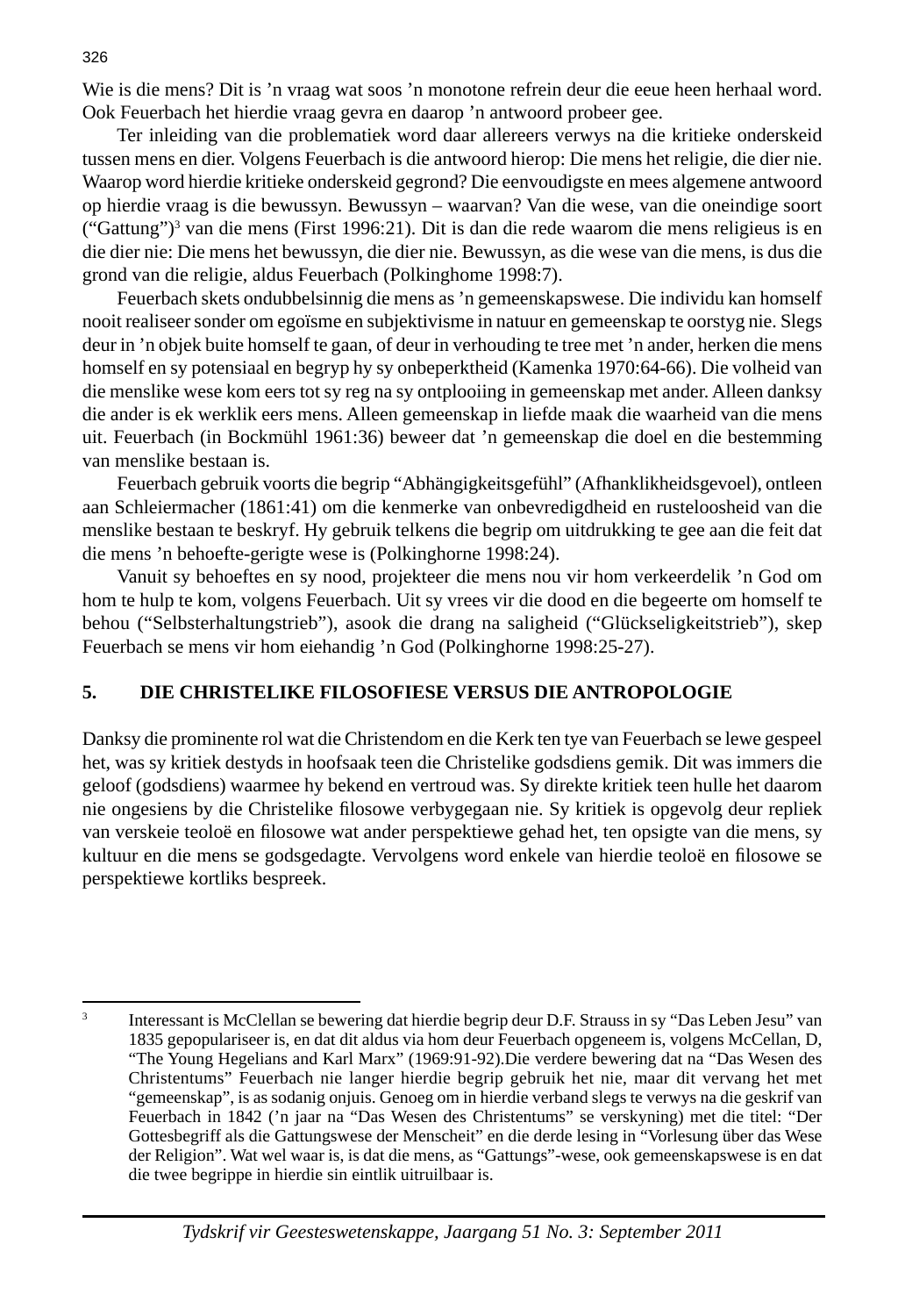#### **5.1.1 Abraham Kuyper (1837 – 1920)**

In die sentrum van Kuyper se beredenering staan God se selfgenoegsaamheid en Sy soewereine genade wat Hy aan die hele mensdom skenk. Dit noem Kuyper God se algemene genade wat hy onderskei van God se besondere genade. Laasgenoemde verwys na die radikale verandering wat in die mens intree as gevolg van Christus se soendood volgens Sy vrymagtige uitverkiesing (Heyns 1964:12-15 en Langman 1950:69).

 Kultuur, sê Kuyper, sluit alle menslike arbeid in vir die ontwikkeling en instandhouding van die kosmos en die resultaat van daardie arbeid, maar, volgens hom, sonder die algemene genade van God kan geen kultuur voortgebring word nie. Daarom is God se algemene genade die fundering van kultuur. Die mens ontvang die algemene genade om God deur sy kultuurarbeid te dien en vanweë die omvattende aard van die algemene genade is alle mense tot diens en verering van God gebind. Hiermee proklameer Kuyper ook die katolisiteit van die Christendom en die geldigheid daarvan vir alle mense (Cobb 2005:293-295 en Heyns 1964:109-111). So is die mens dan instrument van God, maar terselfdertyd deur sy kultuur, medewerker van God (Langman 1950:93).

 As gevolg van die sonde het die mens sy koningskap oor die natuur verloor, maar hy herwin dit weer deur wetenskap waardeur die uitwerking van die sondevervloeking verklein word. Daardeur word die glorie van God se beeld in die mens se kultuurarbeid uitgedruk, waarvan die vrugte die ewige koninkryk sal ingaan (Cobb 2005:295 en Heyns 1964:115-118). Daarom het die mensdom se kultuurprestasies 'n ewige bestemming met die beperking dat die sondige sal sterf, maar die kiem daarvan in die nuwe wêreld sal voortleef (Heyns 1964:120 en Kraft 1979:85).

Kuyper stel 'n kultuurfilosofie teenoor Hegel se monisme en die evolusionistiese materialisme. In sy proklamering van die soewereiniteit van God en die absolute koningskap van Christus verval hy egter in kultuuroptimisme. Hiermee hou hy juis nie rekening met die sondige kultuur van 'n godlose heidendom nie. God se soewereiniteit is vir hom so allesomvattend dat hy onder die algemene genade geen ruimte sien vir God-onterende kultuurbeoefening nie.

 As apologeet by uitnemendheid, neem Kuyper standpunt in teen die evolusionistiese en deïstiese idees van sy tyd. Hy ontken 'n konflik tussen geloof en wetenskap. Hy het gereageer teen mense soos sir James Frazer wat die wetenskap naas geloof sien as resulterende pole waaruit magie sou evolueer (Kraft 1979:289). Kuyper reageer ook sodoende teen die deïstiese wetenskapsbeskouing. Hy meld dat gelowige en ongelowige wetenskaplikes nie relatiewe van mekaar is nie, maar absolute opponente, omdat die hele lewe daardeur betrek word (Langman 1950:189). Die raakpunt lê slegs in die gemeenskaplike ondersoekterrein. Dat hierdie absolute teenstelling deur Kuyper verhef is tot 'n wetenskaplike separatisme kan vanuit sy apologetiek begryp word, maar daarmee kan hy nie verskoon word nie. Juis sy oorbeklemtoning van 'n afsonderlike Christelike stelsel moet as waarskynlike rede genoem word vir die gebrek aan 'n wetenskaplik begronde metodologiese bydrae in sy kultuurstudie. Hierdie ernstige leemte in die Christelike kultuurfilosofie is vandag nog merkbaar.

 Die gebrek aan 'n wetenskaplike kultuurmetodologie in sy sterk antroposentriese kultuurbenadering openbaar een van die ernstigste leemtes in Kuyper se werk. Ofskoon kultuur nie van die lewende mens losgemaak kan word nie, moet 'n suiwer balans in die onderskeiding van mens en kultuur gehandhaaf word. Hierin het Kuyper nie geslaag nie. Sy beredenering was so eng toegespits op die verhouding tussen God en die mens dat die verhouding tussen mens en kultuur daarin gedisintegreer het. Sy eng antroposentriese kultuurbeskouing is 'n duidelike bewys dat Feuerbach se lyn van argumentering meer logies verantwoordbaar is as dié van Kuyper.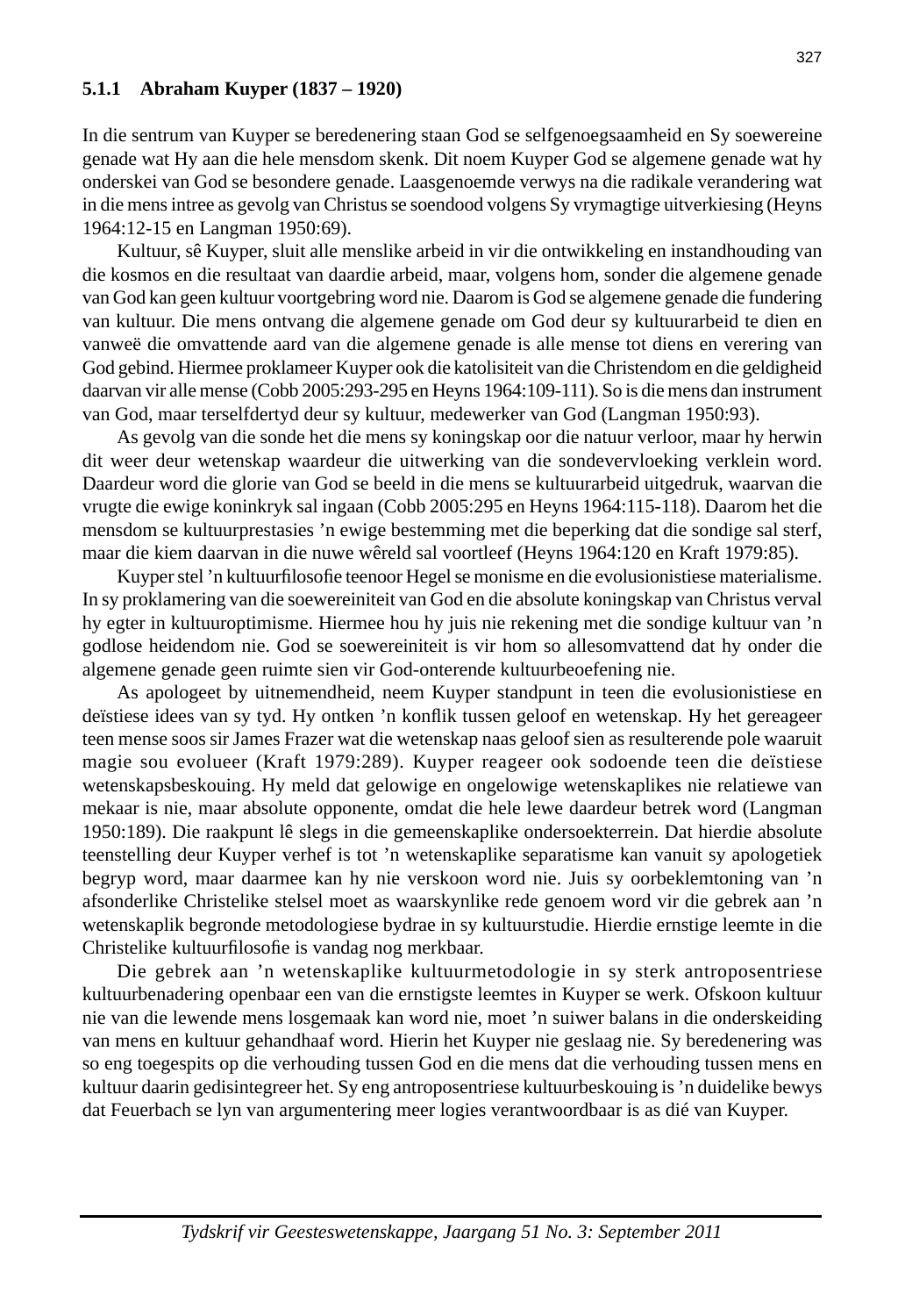## **5.1.2 Klaas Schilder (1890 – 1952)**

Schilder vervang met sy filosofiese denke Kuyper se algemene genade met algemene mandaat. Sy basiese vertrekpunte is die volgende:

- God en die mens is nie skeibaar nie.
- Daar is 'n konflik tussen sonde en genade wat vergestalt word in die Antichris wat God opponeer teenoor Christus, die hersteller van God se wêreld.
- Die geskiedenis is die raamwerk vir God se verlossingswerk in Christus.
- Daarom vervloek God nie die geskiedenis en die natuur nie, maar deur Christus word die sonde vervloek en die geskiedenis en die natuur herstel. (Kraft 1979:274-292)

In hierdie vertrekpunte lê, volgens Schilder, die wortel van die algemene mandaat, die fondament van kultuur. Daarom is Christus die plaasvervanger om die kultuurmandaat aan Adam oor te dra. So word Christus die uitgangs- en vertrekpunt van kultuurbeoefening. Hierdie sentrale gedagte is dwarsdeur Schilder se werke waarneembaar (Cobb 2005:106).

 Schilder lei kultuur af vanuit geloof, maar laat in die proses weinig ruimte vir die ongeloof as werklikheidsfunksie en as grond vir heidense kultuurbeoefening. Sy redenasie dat kultuur uit geloof spruit, word hiermee gediskwalifiseer deur 'n eensydige visie op geloof. Die implikasie hiervan is dat bekering tot 'n Christelike geloof 'n vanselfsprekende kultuurkerstening meebring (Cobb 2005:91 en Douma 1966:109-111). Schilder is gevolglik al vyftig persent ten gunste van Feuerbach se gedagtes, naamlik dat geloof uit kultuur ontspring, maar raak die pad heeltemal byster as hy verswelg raak deur sy Christelike vertrekpunt.

## **5.1.3 Herman Dooyeweerd (1894 – 1977)**

Hoewel Dooyeweerd se bydrae tot die formulering van die wese van kultuur minder uitgebreid as dié van Kuyper en Schilder is, moet van hom kennis geneem word om veral twee redes. Ten eerste is sy meer saaklike bespreking van kultuur as fenomeen van belang. Hy plaas kultuur as verskynsel binne menslike verband en dui op aspekte soos ontwikkeling, beskawing, ensovoorts. Daarmee open hy perspektiewe met betrekking tot die kultuurvraagstuk wat hy Christelikprinsipieel benader. Ten tweede is hy oorgangsfiguur. Verder is hy 'n apologeet met 'n sterk antroposentriese kultuurbeskouing (Choi 2000:78-80).

 Volgens Dooyeweerd moet die mens nie slegs in sy verhouding tot God beskou word nie, maar ook as mens in sy sosiale en historiese verband. Afgesien van sy oorwegend apologetiese benadering stel hy sekere begripsformuleringe voor ten opsigte van kultuur (Walsh 1989:65). Die verhouding van mens tot medemens (dit wil sê die mens as sosiale wese) stel hy in die lig van die skepping-sondeval-verlossing in Christus en redeneer hy vanuit die sosiale universum na die kerk as die liggaam van Christus (Walsh 1989:67-68).

 In historiese perspektief soek Dooyeweerd die religieuse grondmotief van die mens in die ontwikkeling van kultuur. Hy spreek hom (apologeties teen die Historisme) skerp uit teen die verabsolutering van die geskiedenis en die kultuur en sê dat kultuur nie as 'n individuele grootheid beskou kan word nie – selfs die gebruik van die begrip kultuur in 'n selfstandige naamwoordvorm is vir hom onaanvaarbaar (Thompson 2007:215). Hiermee stel Dooyeweerd onomwonde die standpunt dat kultuur slegs vanuit die mens afgelei kan word en beskou hy slegs die mens (nie die mens se kultuur nie) as werklike en lewende uitgangspunt; maar dan die mens as religieuse wese en as sodanig aan God verbind. Met hierdie uitgangspunt vertolk Dooyeweerd die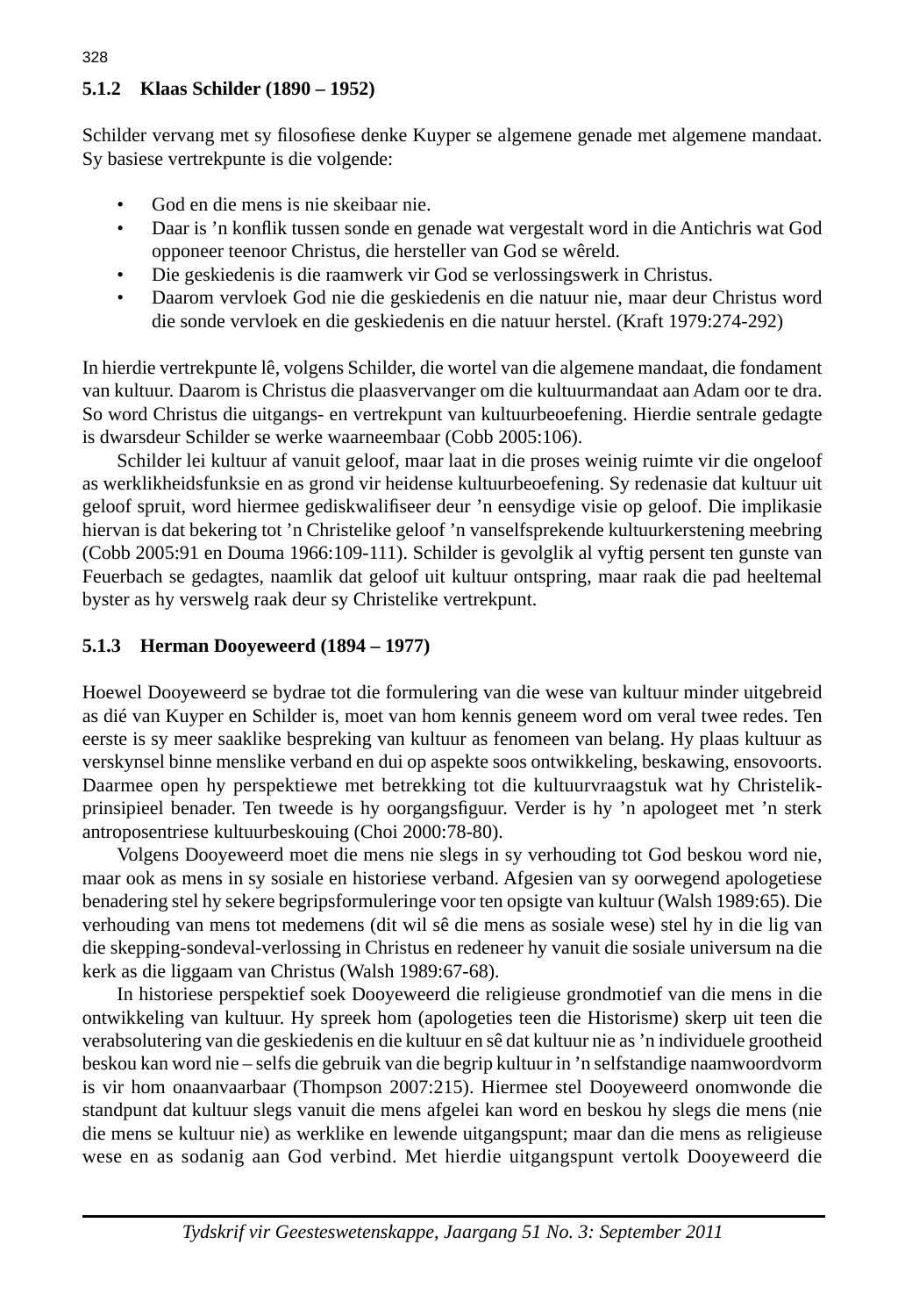kultuuropdrag van Genesis 1:28 as menslike vorming en beheersing van, asook die mag oor die natuur.

 Dooyeweerd se standpunt, dat kultuur nie as 'n individuele grootheid beskou kan word nie, dui aan hoedat hy kultuur wysgerig slegs implisiet as afgeleide historiese en sosiologiese begrip behandel. Dooyeweerd se denke het telkemale lynreg van Feuerbach se filosofie verskil. Dit sou egter Feuerbach se denke wees wat later die erkende norm in Antropologiese studies sou word. Die ou Volkekunde het in die jare tagtig van die vorige eeu sy paternalistiese Christelike inslag finaal ontgroei.

 Die gebeure op ekonomiese, politieke en sosiomaatskaplike vlak aan die begin van die 20ste eeu het op antropologiese vlak 'n radikale ommeswaai teweeggebring. Die idee van kulturele verskeidenheid het die Evolusionistiese universalisme verplaas. Nie alleen het dit gelei tot 'n herwaardering van die eie kultuurbeeld nie, maar die bewustheid in die kulturele verskeidenheid het 'n belangstelling in die kultuurproses gaande gemaak.

## **6. WAAR STAAN FEUERBACH SE FILOSOFIE IN VANDAG SE SEKULÊRE SAMELEWING?**

Tradisioneel word die Christendom se verhouding tot die kontemporêre wêreld binne die raamwerk van die sogenaamde sekularisasieteorie verstaan.

 Sekularisasie is die historiese proses van die mens se geestelik-kulturele groei en selfstandigwording – 'n proses wat die ganse geskiedenis oorspan. Ons sou ook kon sê sekularisasie is die verlies van die bewussyn om op aarde vreemdelinge te wees. Sekularisme is egter die siening dat die mens, en met name hierdie selfstandige mens van die 21ste eeu, vry geword het van alle gebondenheid aan die gesag van kerklike dogmas as reël vir lewe en denke, en dit ten diepste omdat hy innerlik los staan van God en Sy openbaring (Heyns 1967:30).

 In die boek *The Sacred Santa: The religious dimensions of consumer culture* redeneer Dell DeChant (2002) dat die hedendaagse kultuur nie rekening hou met die inherente godsdienstige dimensies van die sekulêre kultuur nie. Hy meld dat die laat-kapitalistiese, postmoderne kultuur intens godsdienstig is en dat dit ten beste as 'n kontemporêre weergawe van antieke kosmologiese godsdienstigheid beskou moet word. Soos die antieke mens die natuur as die hoogste sakrale mag in 'n verskeidenheid van uitdrukkingsvorme beskou en aanbid het, word die ekonomie vandag gesien as die sakrale mag van die kultuur, en word dit aanbid in 'n verskeidenheid van uitdrukkingsvorme.

 Sentraal tot die proses van sekularisasie is die omtowering of desakralisering van die wêreld, soos dit deur Max Weber genoem is. Die sleutel tot begrip van die desakralisering van die wêreld is geleë in die fundamentele verskil tussen die transendente en kosmologiese benaderings tot die lewe en betekenis (Swedberg 1998:27 en Thompson 2007:115-116).

 Antieke en hedendaagse kosmologiese godsdienstige uitdrukkings poog steeds om mens en ganse kultuur met die bron van mag in verband te bring. Mites is verhale oor die sakrale en die mens se verhouding tot die sakrale. Rituele is die formele prosesse waardeur iemand in 'n korrekte verhouding tot die sakrale geplaas word.

 Net soos die antieke kosmologiese godsdienste gebruik gemaak het van mites en rituele om dié verhouding te vestig en te legitimeer, poog kontemporêre kosmologiese godsdienste om dieselfde te doen. Die verskil is dat die bron van sakrale mag saam met die mites en rituele verander het. Tans is dit die ekonomie wat die beste beliggaming van die sakrale in ons kultuur vorm (Thompson 2007:116).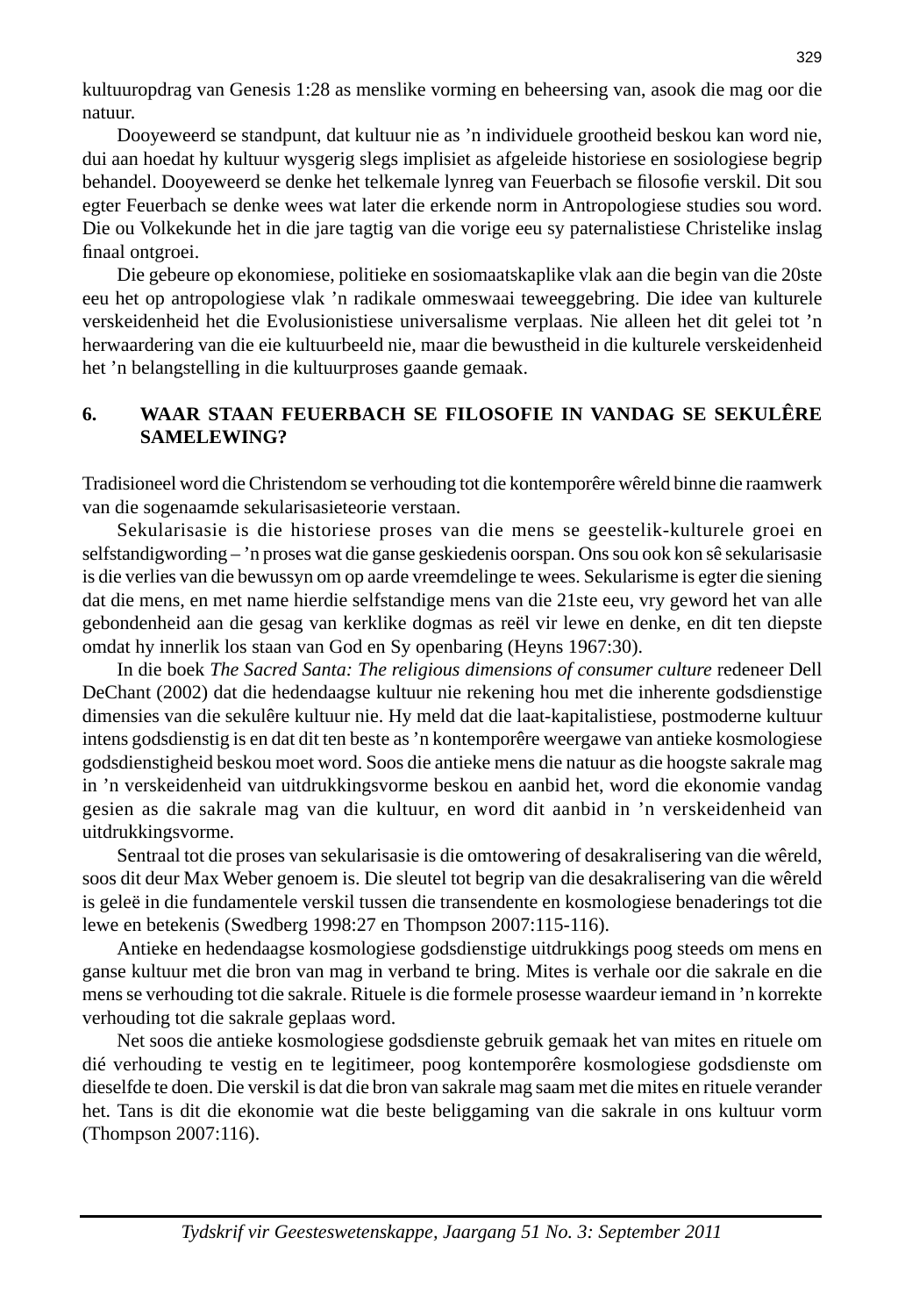Jean Baudrillard (1970:17-26) skryf dat daar in die kontemporêre wêreld die punt bereik is waar verbruik die volle omvang van die lewe omhels. Die verbruiker kan die verpligting om te verbruik nie weerstaan nie. Om te verbruik, is die primêre modus van sosiale integrasie, asook die primêre etiek en aktiwiteit binne die samelewing.

 In 'n postmoderne wêreld het die ekonomie die natuur as die sakrale werklikheid in die kosmologiese kultuur vervang. Die mites van hierdie kultuur artikuleer die sakraliteit van die ekonomie, terwyl die rituele van verkryging (oftewel die prosesse van verkryging, verbruik en wegdoening) deelnemers tot interaksie met die sakrale werklikheid begelei (Baudrillard 1970:30). Godsdiens verwys dus na die sakrale stories waarbinne mense hulle diepste identiteite vind, asook die handelinge om identiteite te bevestig soos in verhale aan hulle gegee is. As die godsdienstige uitdrukking van 'n kosmologiese kultuur is postmoderne godsdiens 'n verskynsel waarin 'n mens se selfverstaan ontwikkel word binne die konteks van die kultuur se mitiese verhale, asook die mens se mees betekenisvolle rituele uitdrukkings (Thompson 2007:120).

 In die postmoderne epog is die hoofmite van die kultuur die sakrale verhale van welvaart en sukses wat bereik word deur binne die korrekte verhouding tot die ekonomie te staan. Dit word openbaar deur die immer-ontwikkelende materiële welvaart van die samelewing, asook die ewiggroeiende verkryging en verbruiking van produkte deur individue.

 Volgens Jacques Ellul (aangehaal deur Taylor & Harris 2005:23) is die hoofmite die meesterverhaal van 'n kultuur wat die ware motiverende en psigologiese fondamente van 'n beskawing artikuleer en dan as uitdrukking van die wese van die kollektiewe en universele beskawing waarbinne ons woon, funksioneer. Sekondêre en tersiêre mites is verhale wat meer toeganklike weergawes van die hoofmite bied. Dit word onderneem in 'n poging om die verhaal meer te verpersoonlik, te verlewendig en onmiddellik relevant tot individue te maak.

 Op 5 Desember 2010 skryf Johannes de Villiers (2010:2) na afl oop van die bevinding deur die navorsingsgroep, Markinor, in *Rapport* dat Afrikaanssprekendes vinnig al hoe minder godsdienstig raak. Hy het beweer dat lidmate van die Afrikaanse Gereformeerde kerkfamilie die laaste tyd tot ver onder die helfte van die Afrikaanssprekende gemeenskap (wit en bruin) gedaal het, terwyl die aantal mense in dié taalgroep wat aan geen kerk of geloof behoort nie, vinniger as enige geloofsgroep groei.

 Professor Lawrence Schlemmer het in dieselfde koerantberig verklaar: "Afrikaanse mense het oor die laaste jare baie meer sekulêr geraak." Hy het voorts gesê dat "… diegene wat nog wel glo, hul geloof vanuit 'n postmoderne perspektief bedryf, waar persoonlike behoeftes en 'n verbruikerskultuur die essensie van hul geloofsbasis vorm".

## **6. SLOTOPMERKING**

Uit hierdie artikel blyk Feuerbach se problematiek (en daarmee saam die problematiek van die moderne mens) te wees: "Waar staan ek met my religieuse geloof in 'n wêreld wat nou oor 'n totaal ander wêreldbeeld beskik? Waar pas God in hierdie selfversorgende, tegnokratiese samelewing in?" Op hierdie vrae het Feuerbach negatief geantwoord. God pas helaas nie meer in die prentjie nie. Daar is nie meer 'n plek vir die Godsgeloof in die sekulêre samelewing nie. En indien so 'n geloof wel bestaan, word verklaar dat die mens die bron daarvan is. Geloof in God is geloof aan die mens. Teologie is inderdaad antropologie, word tereg deur Feuerbach beweer.